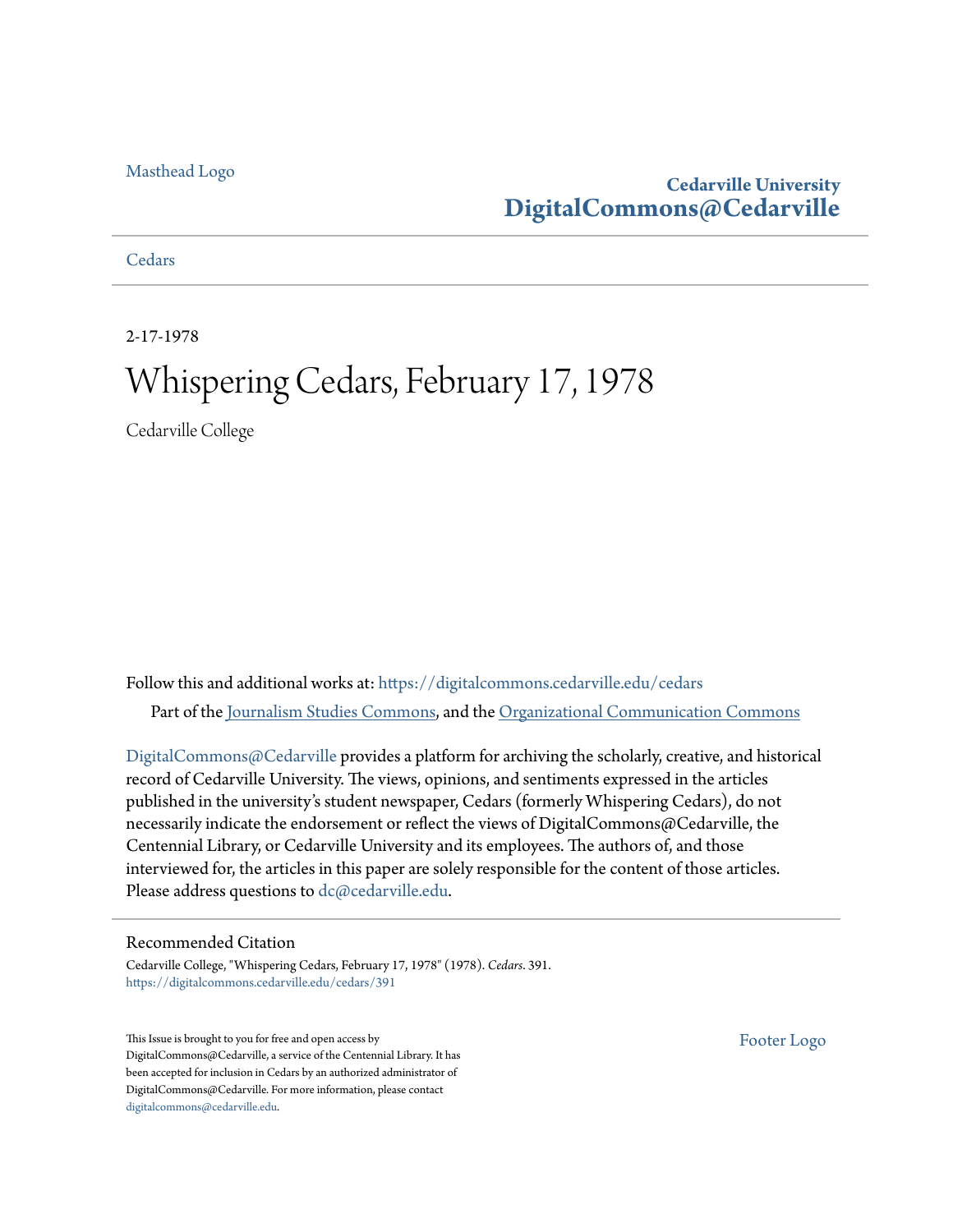# $\left\{\begin{array}{c|c} \textbf{indy} \textbf{ Hall} \textbf{ Chosen A} \textbf{X} \textbf{Sweethear} \textbf{1} & \textbf{Plan updated} \ \textbf{By Martin Sprano} & \textbf{Sary-over from the Ivy League frater} \end{array}\right\}$

Valentine's Day saw the men of Alpha Chi introduce their 1978 Sweetheart and her court to the world.

An anxious crowd gathered in the college gymnasium for the Cedarville-Rio Grande basketball game and witnessed the crowning of Cindy Hall by <sup>1977</sup> Sweetheart Mary Humbert 'at half time. The coronation ceremony came complete with AX escorts and a quartet of vocalists who serenaded the new "Sweetheart of Alpha Chi."

This year's court is comprised of Karin Angel, a speech major, Deb Black-<br>burn, an elementary education major, Joan Surso, a chemistry major, and Miss<br>Hall, who is a social science major.

carry-over from the Ivy League frater-<br>nities which choose girls believed to have<br>character and insight as representatives<br>of the organizations. Each year the men<br>of Alpha Chi select four girls from the<br>Junior Class whom t emplary Christian character.

During the course of the year, the four <sup>g</sup>irls will work closely with Alpha Chi to <sup>g</sup>ive them a feminine point of view in planning organizational activities.

The AX Sweetheart tradition is a

Last week Dr. Jeremiah brought be-<br>fore the student body an up-to-date re-<br>port on the present status of the college, and some possible future plans. Several projects have been discussed by the Long Range Planning Committee. These are, however, only proposals, and no definite plans have been made as of this time.

After selecting the court, AX invites the four women to meet with the members at a semi-formal social to briefly express their interests and goals.

> Another project discussed frequently is<br>that of a new fieldhouse. This may be<br>done in one of two ways. A new gym-<br>nasium could be built near the present<br>althletic fields, and the present building<br>turned into classroom spac build a new student center and then merely expand the present gymnasium.

Phil Miller, vice president of the club, · believes that it is an honor for AX to choose a Sweetheart. The court is a distinction, arid the choice is based upon Christian character in the women who will represent the organization and the school.



Another problem yet to be dealt with is the future of Alford Auditorium. The most practical suggestion seems to be that of renovating it into a more usable drama facility.



Vol. 46, No. 14 Cedarville, Ohio

Cindy Hall is crowned by AX President Tim Altimus; last year's sweetheart Mary Humbert presents her flowers.

Feb. 17, 1978

## **College Receives Large Contributions**

#### By Ron Phillips

An extension to the present library was one of the projects listed first. The present facility needs to be enlarged to accomodate a greater number of stu dents.

school does not accept state or federal would be admitted into the foundation funds.

The Music Department is also in need of more and better facilities. The present buildings are not only too spread out, but are also insufficient to meet the needs of the music program.

There is also a need for more classroom and office space. There has been talk of changing Williams Hall into office and classroom space, following an extensive clean-up.

Although dormitories is not a problem here, as they are self-liquidating, making the construction of a dormitory possible at most any time.

Once again, it should be stressed that these are all in a planning phase, and no definite decisions have been made.

Dr. Jeremiah then mentioned a multiphase fund raising project that is to be launched by the Development Depart-<br>ment next fall. Phase one of this project will be a Major Gifts Campaign, set to begin in October. This will be a private, "behind-the-scenes" campaign, involving solicitation of sizeable gifts from<br>businessmen on a peer basis. This will<br>be followed up roughly a year later by a<br>General Campaign, which will involve <sup>a</sup>more public appeal.

During the month of January, Cedarville College received two contributions of approximately \$10,000 each. The gifts were donated to the school by the Andersen Foundation of Bayport, Minnesota and Master Chemical of Perrysburg, Ohio.

> Rev. Kettenring is responsible for this<br>special outreach which is geared to provide excellent opportunities for missionsminded students to learn about the worldwide ministry of Baptist Mid-Missions. The operation of the mission as well as candidate procedures will be part of the program presented.

#### **Senate News**

At its meeting of February 8, 1978, Senate announced that election of officers will be held at a different time than in previous years. Nominations should be turned in February 20 through 24. Pri-<br>maries will be held on February 28, and final elections on March 14.

Both companies are proponents of free enterprise and annually support private colleges. Director of Development, Lee Turner said that the notable aspect of the grants is not their size, which is large by Cedarville standards, but the fact that they were given because the

Turner said that it is encouraging to know that businesses appreciate the stand the college takes concerning public funding. One of the gifts has been promised again for next year. The money will be used toward retirement of the chapel debt.

> In a surprise move, Vance Maloney asked for, and received, \$300 for which has been termed "an as yet undisclosed, student-oriented, Student Senate-spon-sored activity." He would reveal no details of this project, but commented that this is "one project that will knock this campus on its ear."

Cedarville was recently denied mem- bership in the Ohio Foundation of Independent Colleges, Inc. which is a clearing house for business contributions to small private colleges. The college was informed that it

### Number of Applications Down

After a banner year of applications last year, the number of total applications received this year is down somewhat.

John Street, Cedarville College registrar, in a recent interview with Whispering Cedars, stated that the College may be "reaching a plateau of admissions," but he hastened to point out that this year's number of applications is still above that of any year previous to last year.



Street also commented that the drop from 107 applications which were accepted in January of 1977 to the 49 which were accepted this past January is deceptive. According to Street, December of 1976 was an "extraordinary month" with over 160 applications being received.

Many of these applicants were accepted in January, and this would account for the high total. Street also said that it would be impossible to ascertain if there had been a drop in applications until at least May.

Although application figures may be down, Street remarked that literature requests are up. In 1976-77, 209 catalogs

Registrar John Street comments on the decreased enrollment for next year.

were requested; in 1977-78, 332 catalogs have already been requested.

252 general letters have been sent out to students who have shown some interest in the college as compared to 91 such letters last year. Even the number of applications which have been sent out this year is up (185 compared to 105).

when it received regional accreditation. However, the admission was denied due to a decision by the board to institute more stringent membership requirements. The college must wait two years before applying again.

In concluding his "State of the Institution" address, Dr. Jeremiah pointed<br>out the fact that nothing has been or will be accomplished without the prayer support of all concerned, including the stu- dent body.

### Campus Spotlight on Missions Features Three BMM Speakers

Missions will be the theme of a threeday presentation during the chapel services of February 27 through March 1, when three representatives of Baptist Mid-Missions will be featured as speakers.

In a continuing effort to challenge Bible-college students for missions, Baptist Mid-Missions launched this new campus ministry last fall.

Entitled "Campus Spotlight on Mis-

sions," the program calls for three staff members to spend three days on campus. They will minister in the chapel services, speak in the missions classes as well as counsel with the students. The staff members working with "Campus Spotlight on Missions" are Rev. Leigh Adams, North America Secretary, Rev. V. Ben Kendrick, Deputation Coordinator and Director of the Missionary Apprenticeship Program, and Rev. Joel Kettenring, Candidate Secretary.

#### In This Issue

| Jack Anderson  p. 2              |
|----------------------------------|
| Editorial Opinion  p. 2          |
| Physical Fitness and You  p. 3   |
| Review of Wyrtzen Concert  p. 3  |
| Highlights of "Cedar-Mania" p. 4 |

#### By Rick Jones

This is being done to give new officers a chance to learn of the role of their office before starting their work.

Many Senate members expressed concern over the reported conduct at one of our recent wrestling matches. (see "Need More be Said," Whispering Cedars,<br>February 3, 1978, page 3). Discussion indicated that there was nothing Senate could do about this problem, for it seems to fall within the realm of the hearts of these people.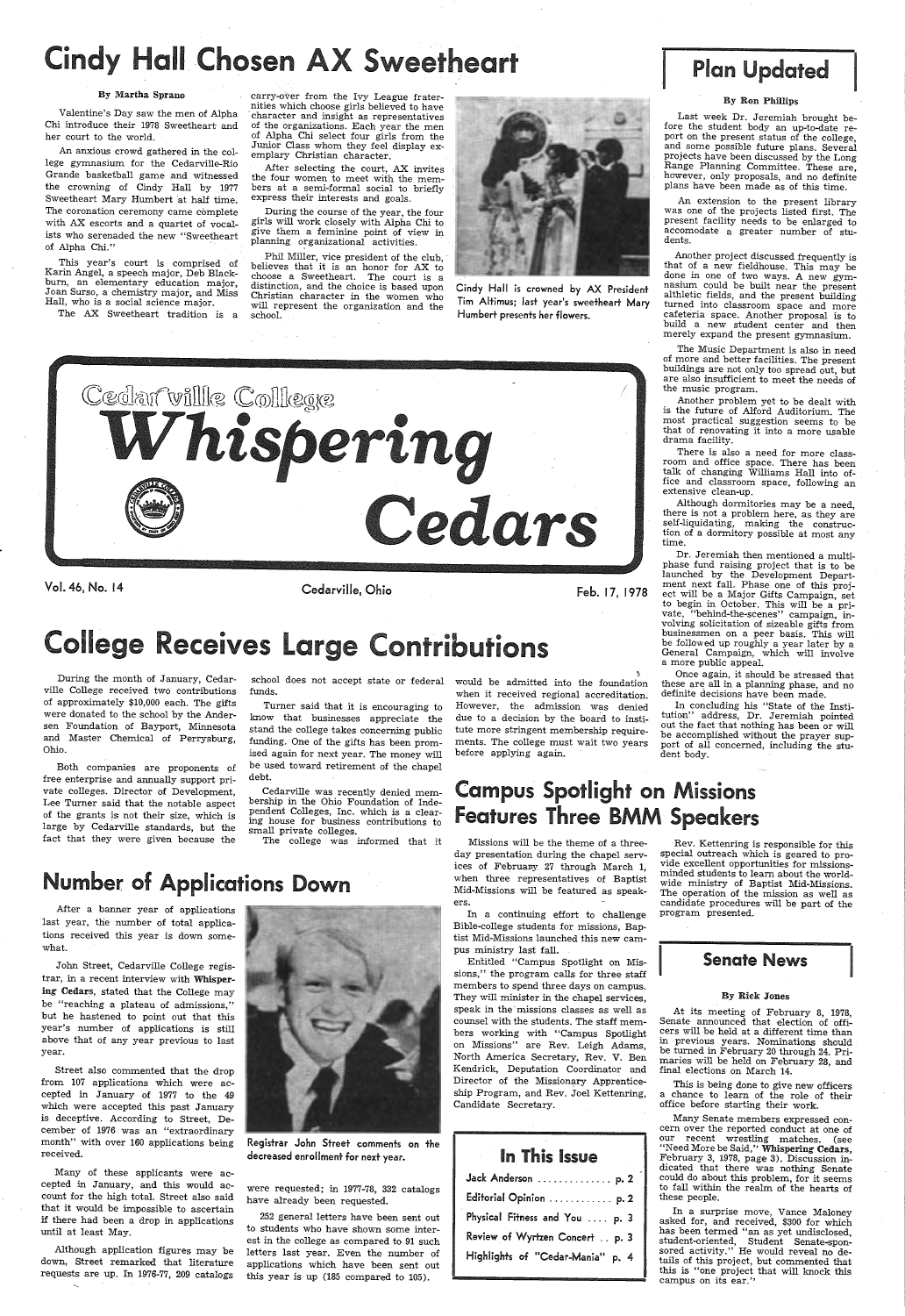### *Editorially Speaking ...* · <sup>A</sup>Word of Encouragement

As all of us know, the Senior Class has been urging us as a College family to encourage one another throughout this week. It would be a terrible oversight if we did not thank the Seniors for their efforts to motivate students and faculty to be concerned about each other as people.

Senior Class Chaplain Carl Zelonis has made each day's theme something worth practicing through his unique presentation of them to the campus after chapel. His message from last Sunday night may not have pleased those seeking a typical sermon complete with alliterated outline, but in its sim<sup>p</sup>licity it managed to drive home the point that we do need each other, and that we need to stand in that gap that God has called us to fill.

Seniors, especially the officers of the Senior Class, are to be commended on their innovative idea. Perhaps, during the course of this day, we should all express our gratitude to those who have sponsored this project and helped to make it a positive experience for the college.  $\qquad \qquad -CM$ 

Many Seniors have set the example by doing their best to be encouraging to others, and their example has been followed by many others. More importantly, the notion that it would be a good practice to express concern and appreciation for one another seems to have caught on in the minds of more than a few on our campus. It is refreshing to see that there are students willing and desirous of implementing this biblical pattern of behavior into their lives.

However, at the last few games there has been a dramatic change in the stayed decorum of Cedarville fans. There has actually been excitement, yelling, cheering, and such tension in the bleachers that the pressure is almost unbearable! Fingernails are bitten in anxiety and hands become swollen from clapping so hard.

### Keep It Up, Fans!

In my limited file of ideas for thought-provoking editorials was a criticism of the Student Body's lack of sportsmanship at sporting events. I was going to rant and rave about the booing of officials and opposing team members, and also add a little appendix about apathy at games.

YELLOW SPRINGS **NEWS** 

What's happened to promote the switch? First of all, the team's improved record, especially at home games, has created a school pride in fans; the closeness of the most recent games has made CC fans rise to the occasion. Secondly, the high caliber of opposing teams (Rio Grande is ranked nationally in small college teams) has made students realize the significance of a win. The comic spontaneity of our mascot and the evident hard work of the cheerleaders has proved a winning expertise by someone other than the <sup>p</sup>layers. Self-appointed cheerleaders (complete with megaphones) have added to the overall enthusiasm. Even CZ has clandestinely contributed to the definite increase in spirit.

Inwardly I was a bundle of nerves, despairing even life itself. It seemed to me that I had only one hope, so I kept telling myself "Have faith and MON-DAY will not come! After all, did not God say that if we had the faith of of a mustard seed that he would move mountains? Surely He can move Monday! He can just make it a typographical error.'

I have a feeling that there was a reprimanding lecture in the making, to be delivered by a dean, coach, or chapel speaker on the subject of "The Etiquette of Conducting Oneself at Sporting Events." Hopefully, the attitude of the students has demonstrated that we don't need that lecture as long as the present spirit is maintained. -CP

### for *top quality*  newspaper *printing*

Awards for excellence

#### in typography

*National Newspaper Association Contests:* · 1975, 1973, 1972, 1970, 1969, 1965, 1963, 1962, 1959, 1958

**IN YOUR OPINION IN**  $\begin{bmatrix} \text{pressures and there seems to be no way out! So you paint and because there seems to be no way out, you begin to$ share with you.<br>I am sure many of you can identify with the monologue above. You have out! So you panic and because there seems to be no way out, you begin to pray for faith without realizing that when we pray for faith God sends trials to increase your faith. I did just that and

#### *Ohio Newspaper Association Contests:*

WASHINGTON - The Internal Revenue Service is quietly trying to cope with a growing taxpayers' rebellion. An estimated 2,000 activists are joining the re volt every day.

1975, 1973, 1972, 1970, 1969, 1968, 1967, 1966, 1965, 1964, 1963, 1962, 1961, 1959, 1958, 1956, 1955, 1954, 1953

They also groan against its complexity. Our income tax code is an ant bed of regulations  $- 6,000$  pages of exceptions, exemptions and alternatives.

*Pagel* 

Dear Editor:

But the chief cause of tax resistance, aside from man's reluctance to be plucked like a chicken, is the runaway rise in taxation.

Hundreds of thousands of taxpayers have settled the problem simply by re- fusing to pay any more taxes. Since the Watergate scandals, the anti-government mood has sharpened; the tax bite has deepened; and tax resistance has grown.

At the end of this week of encouragement, we as a student body shouldn't forget to encourage and thank Maintenance for the job it did in trying to unbury the campus after the recent blizzard. We thought we were cold while walking to classes; those poor guys were frozen after all their hours of shoveling and plow-

> The resistance -has gone far beyond<br>the usual manipulations of loopholes and<br>shelters. Billions were lost last year because of outright criminal evasion by once law-abiding, average Americans.

<sup>I</sup>want to share with you how Christ sustained, me while teaching me to trust in him alone. Basically he did it in two ways. First by allowing me to meet two ondly, by showing me in the Scriptures<br>how I can build up my faith.<br>Mark 9:24 says "Lord, I believe, help

mark 9:22 says "Lord," This plea was ut-<br>tered by a concerned father whose child<br>was hopelessly possessed by demons. The Scripture says following this that ''Jesus took him by the hand, and lifted him up; and he arose. (Mark 9:27) Christ honored that request and answered his prayer for his child. He will honor our prayers, also.

ing. We· should also be praying for Mr. Grisham as he tries to conserve electricity on the campus. That must be an awfully frustrating task. Thank you Maintenance! -Lisa McClure



M. Sprano, L Burchett, F. Greetham, C. Vielguth, R. Young, S. Meyers, R. Smith, R. Pope, R. Phillips, R. Jones

Whispering Cedars is published weekly by the<br>students of Cedarville College. The opinions<br>expressed herein are those of the writers and<br>do not necessarily reflect the attitudes or opin-<br>lons of the faculty or administratio

When everything goes dead wrong.<br>"Blessed is the man who endureth temptation for when he is tried he shall receive a crown of life which the Lord has promised for those who love him.' (James 1:12).



Yet it is still a submerged revolution.<br>It's true that thousands of principled tax rebels are in open defiance, deploying constitutional strategems against the government. But most of the millions of evaders don't advertise their insurgency. The government keeps it quiet, too, for fear that publicity could cause a wildfire contagion.



### Chaplain's Corner

#### By Rich Young

"For we would not, brethren, have you to be ignorant of our trouble which came to us in Asia, that we were pressed<br>out of measure, above strength, insomuch that we were despaired even life." II Cor. 1:8.

> collection of legal arguments.<br>The IRS is moving cautiously against these tax rebels. Tax agents fear that a court ruling in favor of a resister on one point or another could set off an ava-<br>lanche of resistance. So many escape the day of reckoning. But over the years, . the IRS has obtained convictions against some tax fighters.

This last weekend it was my turn to feel pressure. I thought I was going to lose my mind as I considered Monday and those unfortunate days which were to follow. I wondered, "Oh God, what is deprived of my sleep, by (Well, you name it!) and my weekend was already conveniently possessed by my commitments.

I asked myself, "when would I study?" I began to panic. "Oh God! How can I make it?" I cried. How can I ever complete my studies and how can I ever<br>get the grades it takes to stay in this institution?" My body told me I was a masochist.

Guess what? Monday came and I'm <sup>g</sup>lad it did because the Lord has taught me some lessons which I would like to

By Jack Anderson With Joe Spear

The American people are up in arms over soaring taxes and declining government services. Polls show that threefourths of the populace regard the fed- .eral income tax as unfair.



Friend, God has showed me through his servants and through his word that he does care and he is faithful to Scriptures which say; "What things soever ye desired, when you pray believe that<br>ye will receive them, and ye shall have them." (Mark 11:24) I want to submit to you that we suffer trials, (mid-terms, exams, term papers, financial problems, and family problems). Because "We both labor and suffer reproach, because we trust in the living God, who is the Savior of all men, especially those that believe." (I Timothy 4:10).

God wants you to trust in him and to be aware he is a living God.

- It is easy enough to be pleasant when life follows on like <sup>a</sup>song But the man worth while is the
- man with a smile.

The open resisters have staged no Boston Tea Parties. But they have declared<br>their defiance in more orderly ways. publish newsletters and manuals, launch membership drives, retain legal counsel and work with legislators.

Many resisters sign blank returns to<br>avoid the criminal charge of non-filing. Then they append to the blank return a

It remains to be seen who will win the tax rebellion. But it's a battle that is hard to decry in a. nation that was born in a tax revolt.

*Whispering Cedars*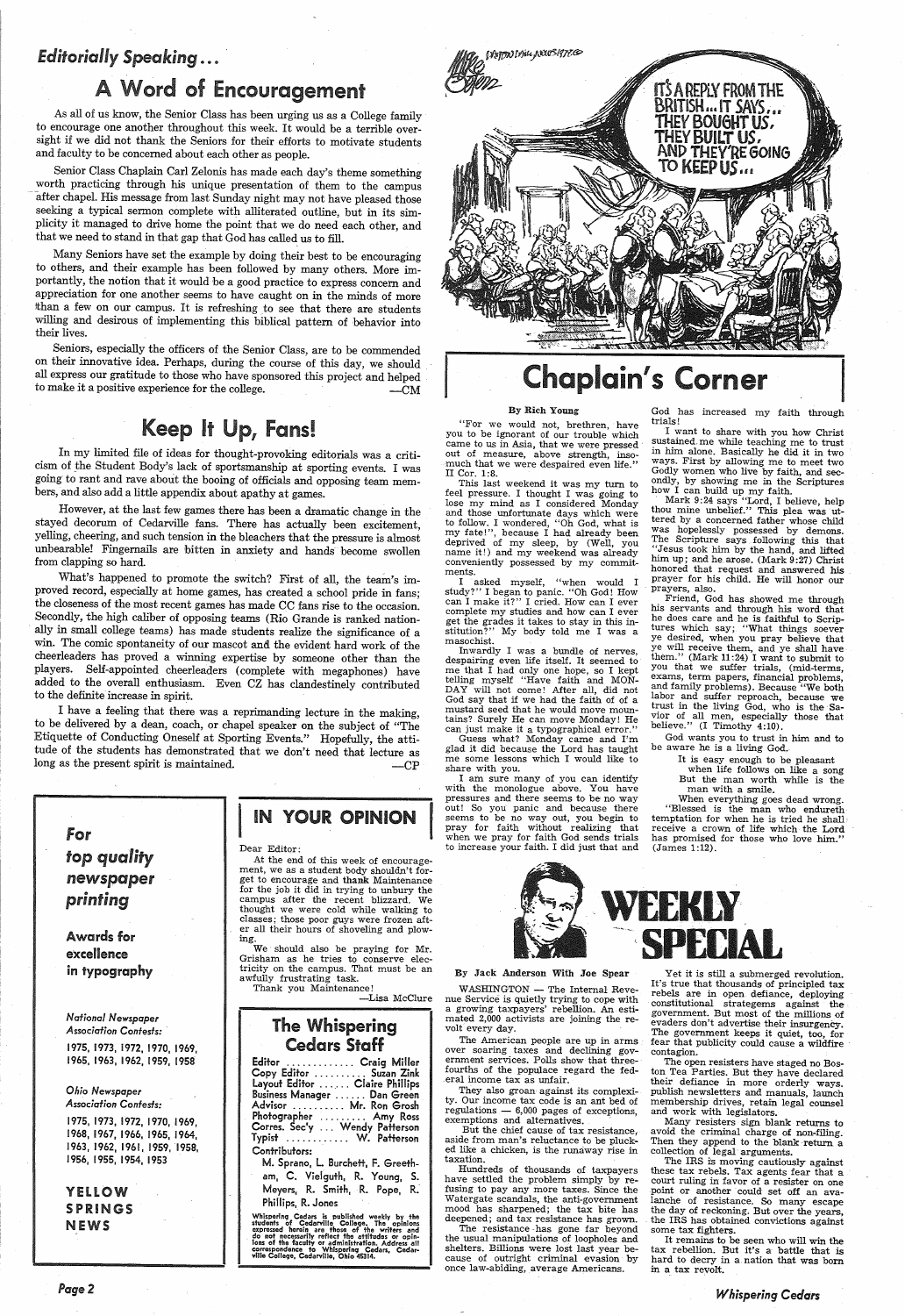#### *In Review ...*

**Campus Hears 'New' Style** 

#### By Steve Myers

Something new in the way of postgame fellowship was introduced last Friday evening  $-$  a concert featuring recording artist' Christine Wyrtzen. A good portion of the student body turned out for a tasty performance by the



Christine Wyrtzen visits with the audience after her performance.

daughter-in-law of Jack Wyrtzen of Word of Life fame.

Ms. Wyrtzen was backed by the use of studio tapes and her own piano ac-

companiment. Although she has only been touring for two years, Christine has deyeloped a set which allows one to feel comfortable as well as appreciate the music.

I could not help but be reminded of Olivia Newton-John or Karen Carpenter by Ms. Wyrtzen's warm voice and mel range. It seems that the rock and ballad backgrounds were especially tailored to Ms. Wyrtzen's style and, indeed were quite tasteful.

### *Physical Fitness and You* ... Today is the Day to Start

But the sound was not balanced to re semble a live performance. One of these days live musicians will accompany so loists on the Cedarville stage, and cer tainly not too soon to satisfy this critic. Some listeners enjoy concerts when they are performed live and not in the studio. Yes, Ethel, drums and guitars do exist, and can be used to praise the Lord. This has been proven often, and last Friday was no exception.

Back to Christine Wyrtzen. Several of her tunes were her own compostions, in which she accompanied herself on the piano. Her material is.original compared to the variety of Christian arrangers and songwriters today.

Many of her lyrics deal with God's love for us and her love for God. The subject itself *is* not new, but her way of expressing it *is.* Compared to Phil Keag gy's intellectual instrumentals, and Pete Carlson's contemplation of God's won ders, Ms. Wyrtzen communicates thank fulness in a sweet and simple way.

If Christine Wyrtzen is ready for a concert career, I'm sure her audience is quite ready.

By the way, her albums are available in the college bookstore.

#### By Elvin King

"In 1975, the most recent year for which figures have been established, approximately one million Americans had heart attacks. Their average age was only 35 years, nine months, and this average is dropping precipitously. If this

> You need to exercise at least four days per week to gain a continued training effect: To choose tennis when you do not have access to the courts 4 days per week would require you to supplement this with another activity that requires little or no equipment, such as running or walking. Another pitfall of a skill sport is that the conditioning obtained is directly proportional to your skill level.<br>(Low skill level, little conditioning). It is generally better to use walking, runmng, etc., to get into condition before adopting a sport activity as your exer-<br>cise program.

#### Last Part of a Series

trend continues, by 1980 it will have dipped below 30, and by 1985 it will be only twenty-eight.'' These data presented by James F. Fixx in The Complete Book of Running are startling.

Exercise is not tbe complete answer to this problem. However, gaining better cardio-vascular (heart-lung) fitness will lessen your chances of becoming a statistic. Exercise will contribute even more to your quality of life than to the length of life.

We Americans have been a spectatororiented society. Thousands of people come out to watch an outstanding athlete attempt to break the world's record in the mile. With our national interest in exercising on the increase, it *is* hoped that soon we can see those thousands· of people attempting to run <sup>a</sup>good mlie themselves. With the emphasis that Christians place on caring for the body, (smoking, drinking, etc.) the temple of the Holy Spirit, we should provide some of the leadership in physical fitness.

So how do you get started? First, you need to decide what you want to accomplish through the exercise. It is generally agreed that the most important type of conditioning is aerobic. This means activities that require heavy breathing and can be sustained for at least 10 minutes, such as basketball, swimming, running, walking, soccer, tennis, cycling, rope skipping, etc.

A pioneer in this field of exercise, and still the leading authority, is Dr. Kenneth Cooper, of. Dallas, Texas. His book The New Aerobics is well worth the \$1.95 price tag and is available at the college bookstore. Through his research he has attempted to answer the question of how much exercise do we need to attain and maintain physical fitness.

Now you know the type of program you need. The second step is to make a definite commitment to stick to *it.* No one ever said that anything worthwhile was easy. Newton's law of momentum seems to apply to us in relation to exercise: "An object in motion tends to stay in motion and an object at rest tends to stay at rest." It will take at least eight weeks of continued activity to make it a habit.

At the concert, brief explanatory remarks will precede each work. Mr. Rotman will also give his Christian testi-

The third step is to buy good shoes for whatever activity you choose. You must take care of your feet. The \$20 to \_\$40 spent here will pay dividends by pre- venting injury.

## Concert Pianist to Perform Tuesday

The fourth step *is* to understand the principle of progressive adaptation to stress. Don't try to run a 10-mile race on your first day. Don't get ahead of your conditioning level. You can follow Dr. Cooper's program or one of many others available today. Another good way to start is to follow Dr. Joan Ullyot's advice, walk and run without worrying about distance. Your goal is to condition to the point that you can jog for 30 minutes without stopping. When you reach this goal, which may take you eight weeks, then you may, if you wish, see how far you are running and slowly try to increase your speed. Don't be surprised that you have a few sore muscles in

 $(Continued on page 4)$ 

Mr. Sam Rotman, concert pianist, will perform in the college chapel on Tuesday evening, February 21 at 8 p.m. The concert; which was originally slated for this evening, was postponed because Mr. Rotman was taken ill.

Mr. Rotman was born in San Antonio, Texas in October, 1950. He began his musical training at the age of 9 and by the age of 11, he was committed to his goal of becoming a concert pianist.

He made his debut at the age of 16 with the San Antonio Symphony, giving five performances. Just one year later, he was called "a truly talented young pianist with abundant potential" in the Baldwin. "Keynote Magazine." His sub-

Drop off DRY CLEANING at Bookstore for JOE HOLLY'S 111 Corry St. 767-7385 Ye11ow Springs-

Having given over 100 public performances, Mr. Rotman has specialized in the music of Beethoven, becoming interested in it during the bicentennial anniversary of the birth of the composer in 1970. At that time he performed a series of All-Beethoven concerts as well as giving a lecture-performance on National Educational Television.



His performance of the music of Beethoven was climaxed in June, 1973 when he participated in the Fourth International Beethoven Competition, sponsored by the Music Conservatory in Vienna, Austria. Mr. Rotman was chosen one of the 12 contestants to receive the Award of Commendation diploma, the



In the Spring of 1977, Mr. Rotman had an article published entitled "Classical Music and the Christian." It was released in both the United Kingdom and

the United States.

![](_page_3_Picture_40.jpeg)